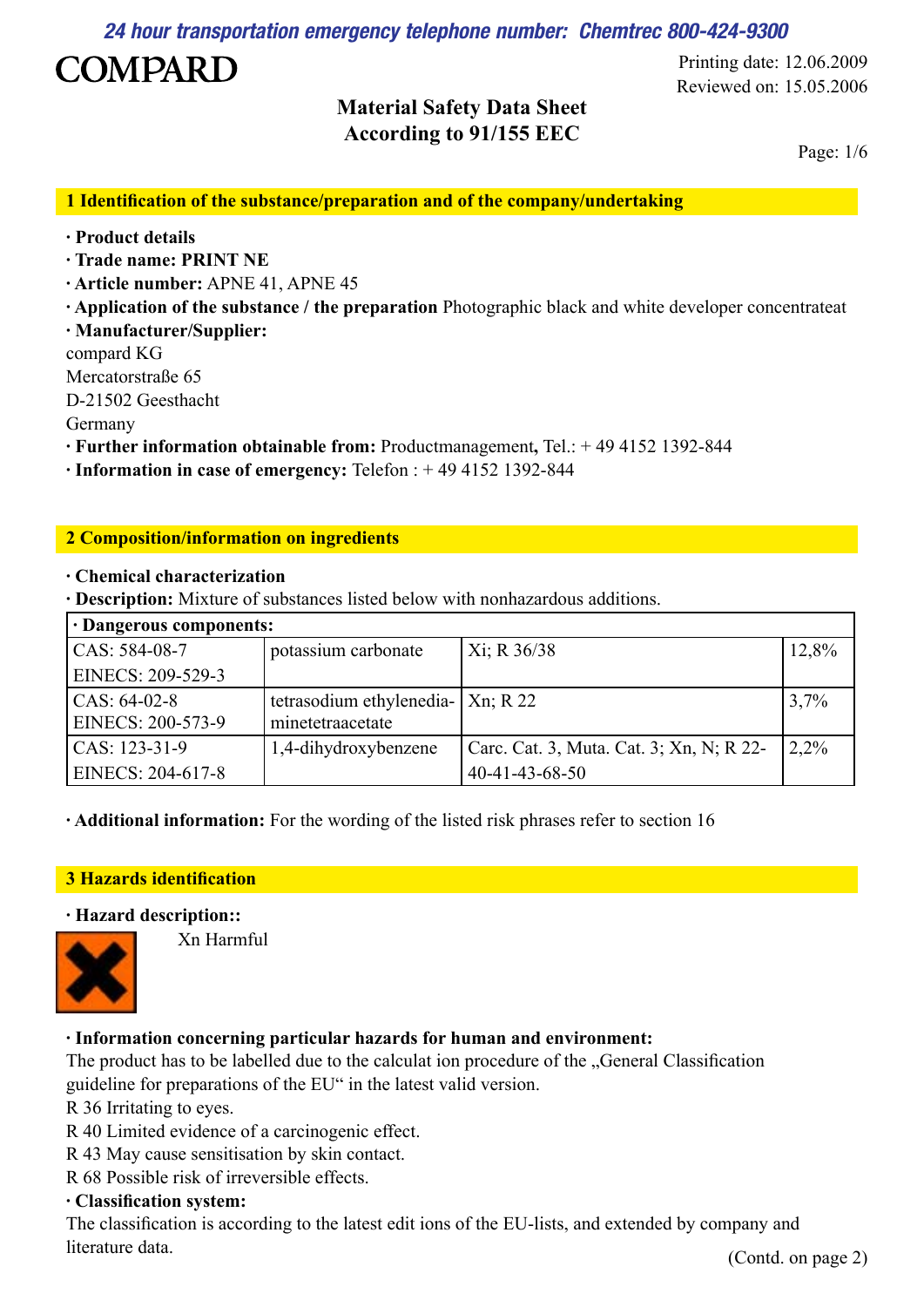

#### Reviewed on: 15.05.2006 Printing date: 12.06.2009

### **Material Safety Data Sheet According to 91/155 EEC**

**· Trade name: PRINT NE**

Page: 2/6 (Contd. of page 1)

| 4 First aid measures      |                                                                                                                                                                  |  |  |
|---------------------------|------------------------------------------------------------------------------------------------------------------------------------------------------------------|--|--|
| $\cdot$ After inhalation: | Supply fresh air and to be sure call for a doctor. In case of unconsciousness place pati<br>ent stably in side position for transportation.                      |  |  |
|                           | · After skin contact: Immediately wash with water and soap and rinse thoroughly.                                                                                 |  |  |
|                           | • After eye contact: Rinse opened eye for several minutes under running water. Then consult a doctor.<br>• After swallowing: If symptoms persist consult doctor. |  |  |

| 5 Fire-fighting measures               |                                                                                               |
|----------------------------------------|-----------------------------------------------------------------------------------------------|
| $\cdot$ Suitable extinguishing agents: | CO2, powder or water spray. Fight larger fires with water spray or<br>alcohol resistant foam. |
| $\cdot$ Protective equipment:          | No special measures required.                                                                 |

| <b>6 Accidental release measures</b> |
|--------------------------------------|
|                                      |

| · Person-related safety precautions:                                                                    | Not required.                                                                               |
|---------------------------------------------------------------------------------------------------------|---------------------------------------------------------------------------------------------|
|                                                                                                         | • Measures for environmental protection: Dilute with plenty of water. Do not allow to enter |
|                                                                                                         | sewers/ sur face or ground water.                                                           |
| . Measures for cleaning/collecting: Absorb with liquid-binding material (sand, diatomite, acid binders, |                                                                                             |
| universal binders, sawdust). Dispose contaminated material as waste                                     |                                                                                             |
|                                                                                                         | according to item 13.                                                                       |

#### **7 Handling and storage**

**· Handling:**

| . папошле:                                              |                               |
|---------------------------------------------------------|-------------------------------|
| $\cdot$ Information for safe handling:                  | No special measures required. |
| · Information about fire - and explosion protection:    | No special measures required. |
|                                                         |                               |
| · Storage:                                              |                               |
| · Requirements to be met by storerooms and receptacles: | No special requirements.      |

**· Information about storage in one common storage facility:** Not required.

**· Further information about storage conditions:** Keep container tightly sealed.

#### **8 Exposure controls/personal protection**

**· Additional information about design of technical facilities:** No further data; see item 7.

#### **· Ingredients with limit values that require monitoring at the workplace:**

**123-31-9 1,4-dihydroxybenzene**

WEL Short-term value:  $0.5 \text{ mg/m}^3$ 

**· Additional information:** The lists valid during the making were used as basis.

- **· Personal protective equipment:**
- **· General protective and hygienic measures:** Keep away from foodstuffs, beverages and feed.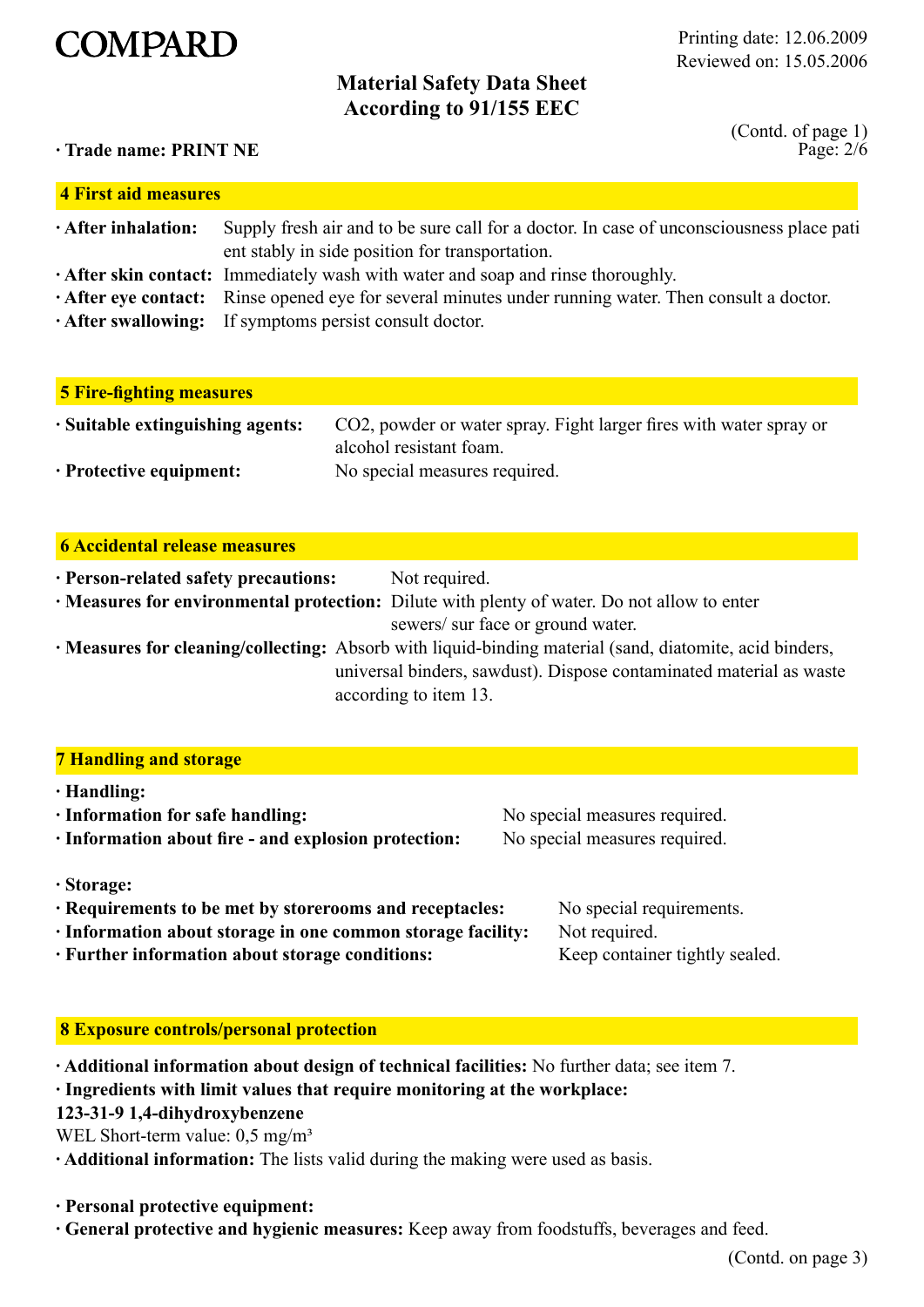# **COMPARD**

Reviewed on: 15.05.2006 Printing date: 12.06.2009

# **Material Safety Data Sheet According to 91/155 EEC**

#### **· Trade name: PRINT NE**

Page: 3/6 (Contd. of page 2)

Immediately remove all soiled and contaminated clothing. Wash hands before breaks and at the end of work. Avoid contact with the eyes and skin.

**· Respiratory protection:** Not required.

#### **· Protection of hands:**



Protective gloves

The glove material has to be impermeable and resi stant to the product/ the substance/ the preparation. Due to missing tests no recommendat ion to the glove material can be given for the product/ the preparation/ the chemical mixture. Selection of the glove material on consideration of the penetration times, rates of diffusion and the degradation

#### **· Material of gloves**

The selection of the suitable gloves does not only depend on the material, but al so on further marks of quality and varies from manufacturer to manufacturer. As the product is a preparation of several substances, the resistance of the glove material can not be calculated in advance and has therefore to be checked prior to the application.

· Penetration time of glove material

The exact break trough time has to be found out by the manufacturer of the protective gloves and has to be observed.

#### **· Eye protection:**



Tightly sealed goggles

#### **9 Physical and chemical properties**

| $\cdots$ General Information                              | Form:                                           | Fluid                               |                 |
|-----------------------------------------------------------|-------------------------------------------------|-------------------------------------|-----------------|
|                                                           | Colour::                                        | According to product specification  |                 |
|                                                           | Odour:                                          | Characteristic                      |                 |
| $\cdot$ Change in condition                               |                                                 | <b>Melting point/Melting range:</b> | Undetermined.   |
|                                                           |                                                 | <b>Boiling point/Boiling range:</b> | $100^{\circ}$ C |
| · Flash point:                                            | Not applicable.                                 |                                     |                 |
| · Self-igniting:                                          | Product is not selfigniting.                    |                                     |                 |
| Danger of explosion:                                      | Product does not present an explosion hazard.   |                                     |                 |
| $\cdot$ Vapour pressure at 20 $\degree$ C: 23 hPa         |                                                 |                                     |                 |
| $\cdot$ Density at 20 $\mathrm{^{\circ}C:}$               | $1,375$ g/cm <sup>3</sup>                       |                                     |                 |
| · Solubility in / Miscibility with water: Fully miscible. |                                                 |                                     |                 |
| $\cdot$ pH-value at 20 $\rm ^{o}C$ :                      | 11,7                                            |                                     |                 |
| · Viscosity:                                              | Kinematic at $20^{\circ}$ C: 11 s (DIN 53211/4) |                                     |                 |
| · Solvent content:                                        | Organic solvents:: $0.0\%$                      |                                     |                 |
|                                                           | Water: 60,4 %                                   |                                     |                 |
| · Solids content:                                         | 39,6 %                                          |                                     |                 |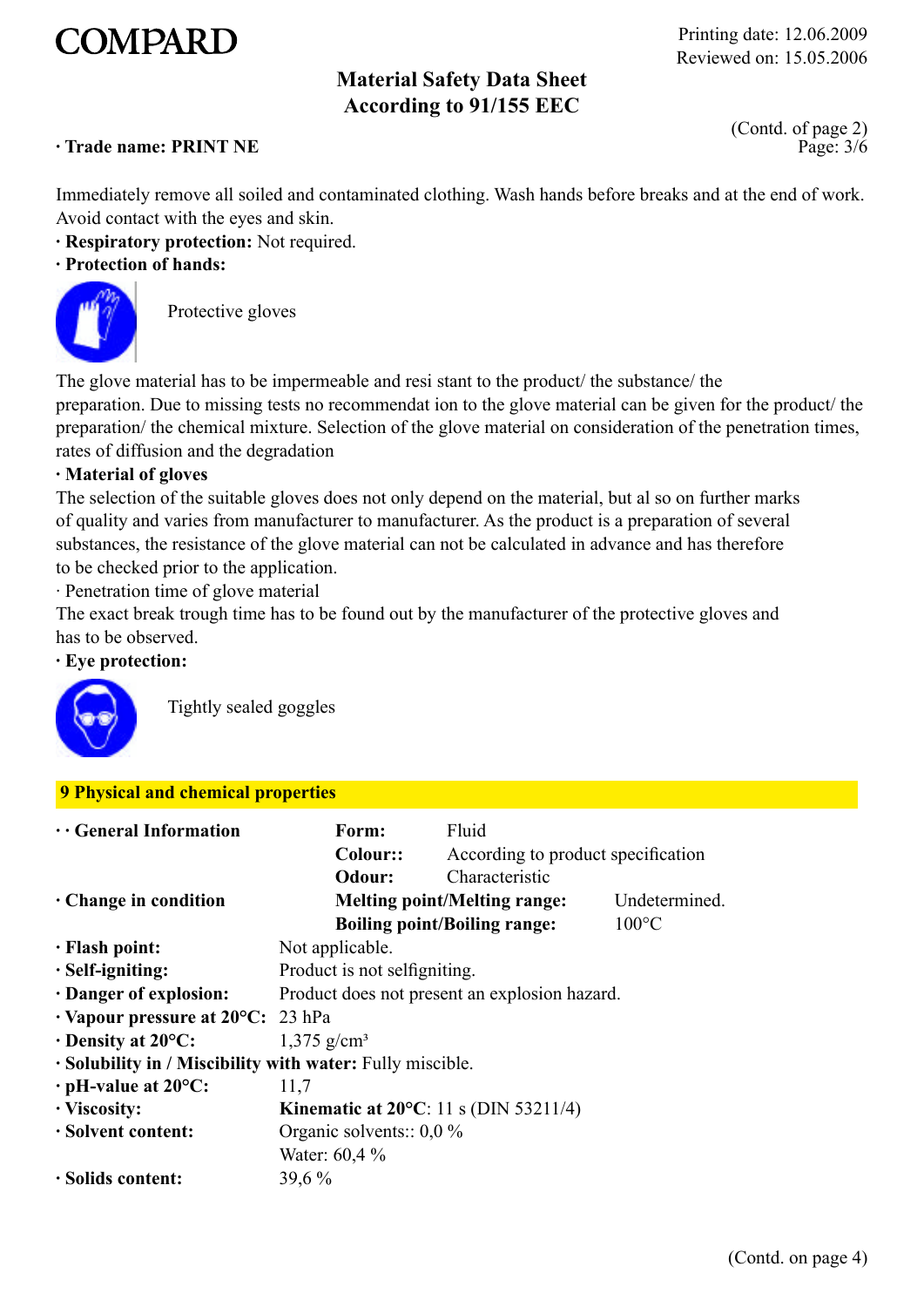

# **Material Safety Data Sheet According to 91/155 EEC**

Page: 4/6 (Contd. of page 3)

**· Trade name: PRINT NE**

**10 Stability and reactivity**

**· Thermal decomposition / conditions to be avoided:** No decomposition if used according to

**· Dangerous reactions** No dangerous reactions known.

specifications.

**· Dangerous decomposition products:** No dangerous decomposition products known.

#### **11 Toxicological information**

**· Acute toxicity:**

| $\cdot$ LD/LC50 values relevant for classification: |  |  |
|-----------------------------------------------------|--|--|
| 123-31-9 1,4-dihydroxybenzene                       |  |  |
| $\vert$ LD50 $\vert$ 320 mg/kg (rat)<br>' Oral      |  |  |

**· Primary irritant effect: · on the skin:** No irritant effect.

- 
- **· on the eye:** Irritating effect.
- **· Sensitization:** Sensitization possible through skin contact.

#### **· Additional toxicological information:**

The product shows the fol lowing dangers according to the calculation method of the General EU Classification Guidelines for Preparations as issued in the latest version: **Irritant**

#### **12 Ecological information**

#### **· General notes:**

Water hazard class 2 (German Regulation) (Self-assessment): hazardous for water

Do not allow product to reach ground water, water course or sewage system.

Danger to drinking water if even small quantities leak into the ground.

Rinse off of bigger amounts into drains or the aquatic environment may lead to increased pH-values. A high pH-value harms aquatic organisms. In the dilution of the use-level the pH-value i s considerably reduced, so that after the use of the product the aqueous waste, emptied into drains, is only low water-dangerous.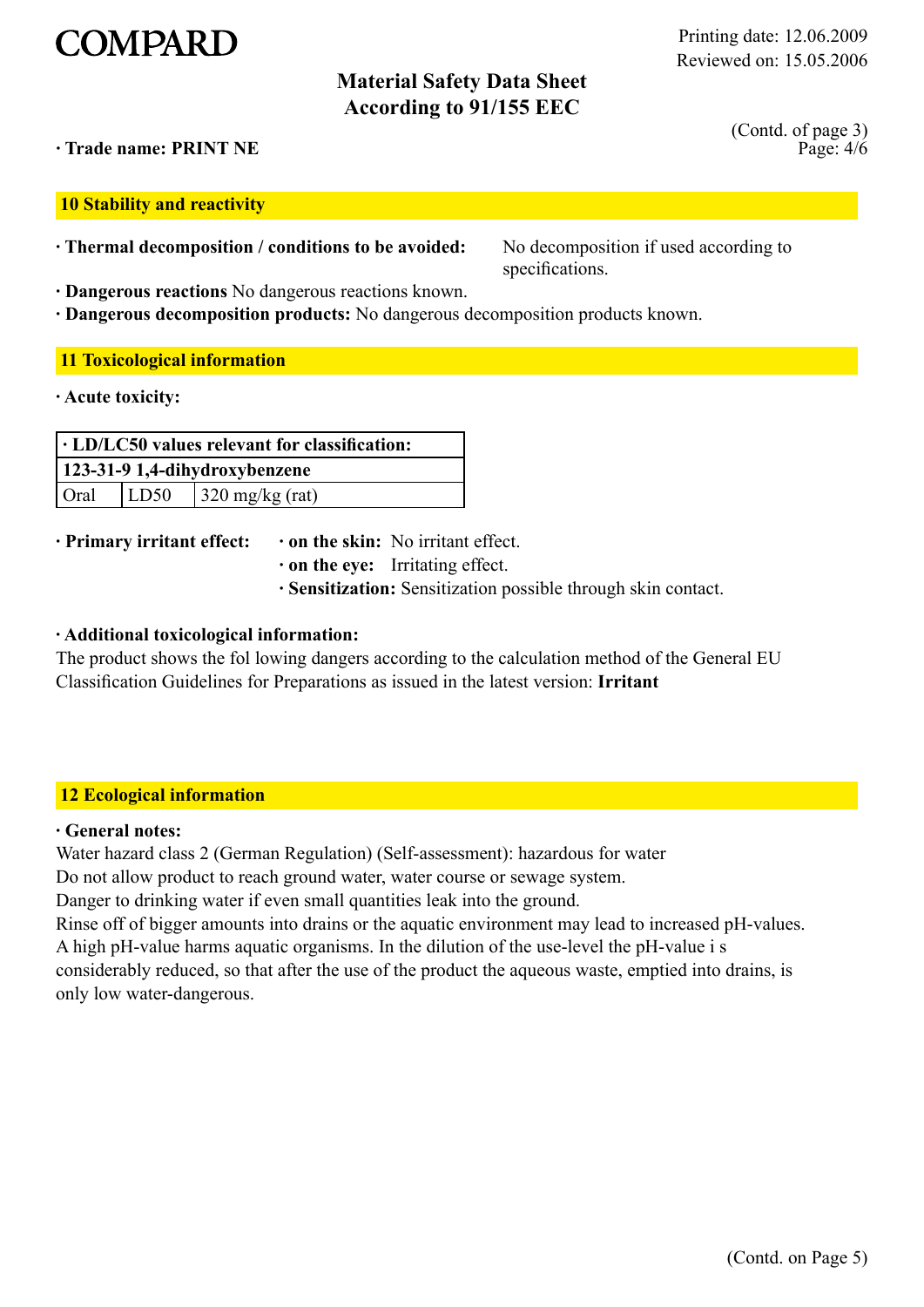# **COMPARD**

# **Material Safety Data Sheet According to 91/155 EEC**

#### **· Trade name: PRINT NE**

**13 Disposal considerations**

- **· Product:**
- **· Recommendation:** Must not be disposed together with household garbage. Do not al low product to reach sewage system.
- **· Uncleaned packaging:**
- **· Recommendation:** Disposal must be made according to official regulations.
- **· Recommended cleansing agents:**Water, if necessary together with cleansing agents.

#### **14 Transport information**

#### **· Land transport ADR/RID (cross-border):**



| $\cdot$ ADR/RID:              | 8 (C5) Corrosive substances        |
|-------------------------------|------------------------------------|
| $\cdot$ Danger code (Kemler): | 80                                 |
| $\cdot$ UN-Number:            | 1719                               |
| · Packaging group:            | Ш                                  |
| · Hazard label:               |                                    |
| · Description of goods:       | 1719 CAUSTIC ALKALI LIQUID, N.O.S. |
|                               | (potassium carbonate solution)     |

#### **· Maritime transport IMDG:**

| $\cdot$ IMDG:                 |                                |
|-------------------------------|--------------------------------|
| · UN-Number:                  | 1719                           |
| · Label                       |                                |
| · Packaging group:            | Ш                              |
| · Marine pollutant:           | No                             |
| $\cdot$ Proper shipping name: | CAUSTIC ALKALI LIQUID, N.O.S.  |
|                               | (potassium carbonate solution) |

#### **· Air transport ICAO-TI and IATA-DGR:**



**· ICAO/IATA-Klasse:** - **· UN/ID-Nummer:** 1719 **· Proper shipping name:** CAUSTIC ALKALI LIQUID, N.O.S. (potassium carbonate solution)

Page: 5/6 (Contd. of page 4)